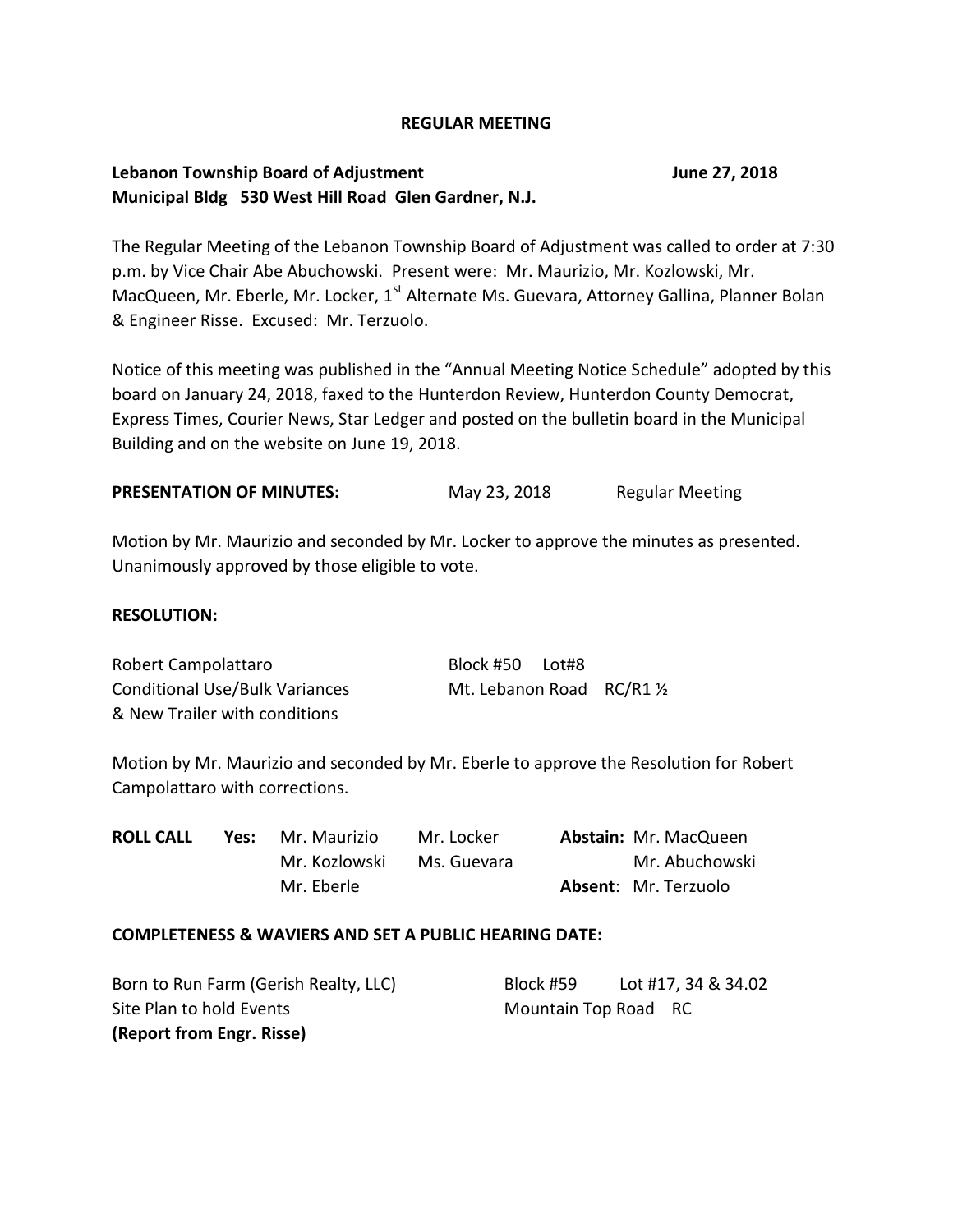Engineer Michael Fisher representing Gerish Realty, LLC was present to go over the completeness items and waivers. Engineer Risse said his report dated May 21, 2018 with the plans prepared by the former Engineer showed the following checklist items as incomplete: **#13,14,16,18,40,42,48 & 53.** These items have now been addressed by the applicant's new Engineer**.** Engineer Risse said he would like to now address the following **Items #25-**based on the tract size, recommend consideration on this request, **#39**- seeks partial waiver-request reasonable, **#45-**Environment Plan-recommend to consider this waiver, **#47**-to provide square footages of existing structures- recommend waiver, & **#71-**as built, waiver for completeness only. If for any reason a waiver item needs to be addressed during the public hearing the applicant will need to comply**.** Mr. MacQueen asked Engineer Risse if he was happy with all the checklist items that have been addressed and can the board move forward with granting a public hearing date. Engineer Risse said yes**.** Mr. MacQueen made a motion to deem the application complete, grant the waivers and set a date for a public hearing seconded by Mr. Locker.

| <b>ROLL CALL</b> | Yes: Mr. Maurizio        | Mr. Eberle | Absent: Mr. Terzuolo |
|------------------|--------------------------|------------|----------------------|
|                  | Mr. Kozlowski Mr. Locker |            |                      |
|                  | Mr. MacQueen Ms. Guevara |            |                      |
|                  | Mr. Abuchowski           |            |                      |
|                  |                          |            |                      |

**The Public Hearing will be held on July 25, 2018 at 7:30 p.m.** Engineer Risse informed the board that he will be away but that Engineer Bayer or someone from the office will cover the meeting.

## **COMPLETENESSS & WAIVERS:**

| (Report from Engr. Risse) |           |         |
|---------------------------|-----------|---------|
| Site Plan to hold Events  | Route 513 | - R5    |
| Mansion Caterers, LLC     | Block #38 | Lot #21 |

Attorney John Inglesino was present to represent Mansion Caterers. Vice Chair Abuchowski asked Engineer Risse to review for the board the waivers being requested by the applicant. They are as follows: Items **#15**-Geotechnical Site Investigation-no exception for board to grant waiver, **#19**-Deed including metes & bounds-waiver for completeness only, **#25**-map scalerequest is reasonable, **#33**-contours-recommends waiver, **#35**-listing existing streets, roads, waterbodies-recommends board consider waiver, **#43**- location of flood hazard areasrecommends board consider waiver, **#45**-Environmental Plan-recommend board consider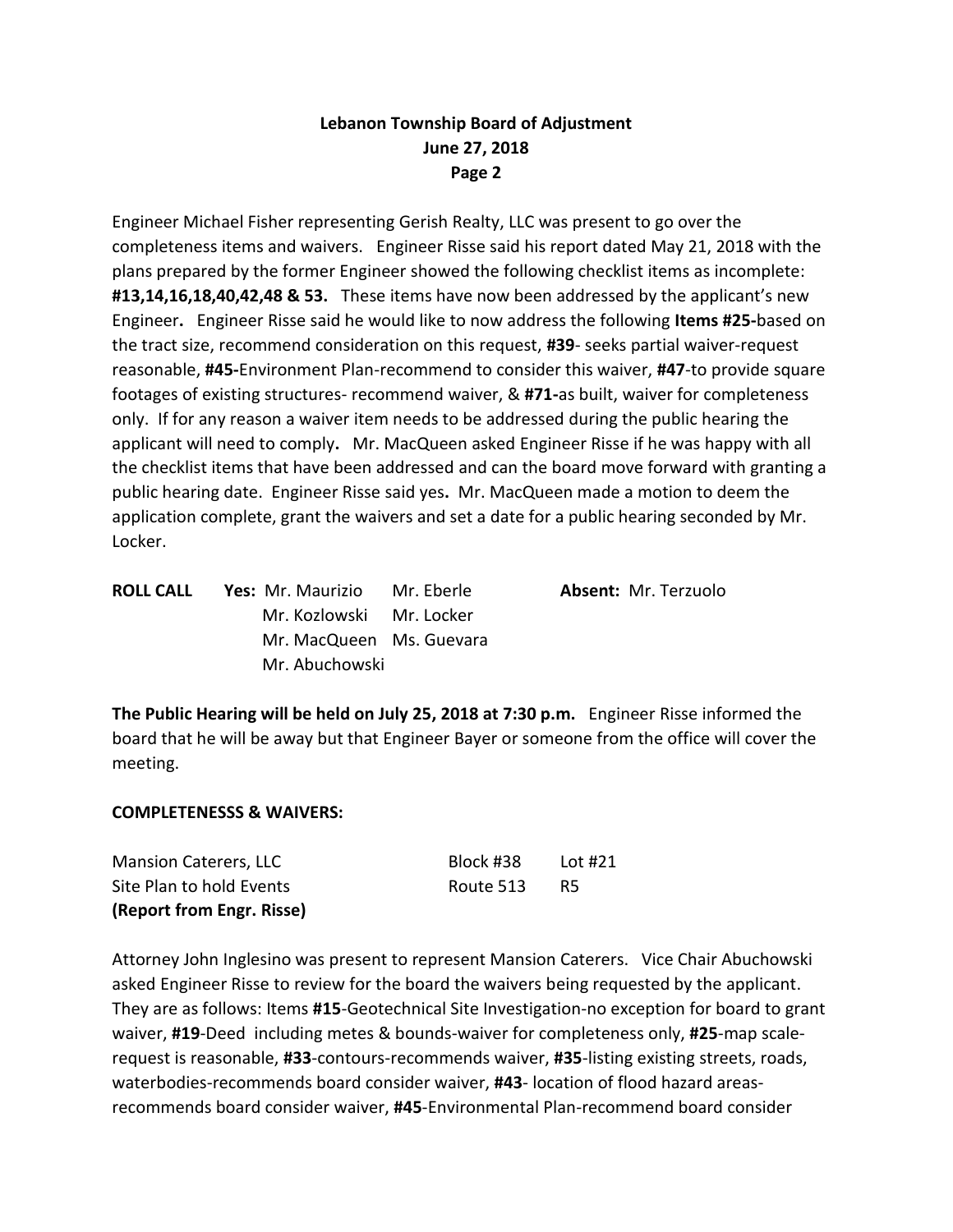waiver**, #59**-Soil Erosion sediment Plan-recommend waiver for completeness only, **#61**-H.C. has jurisdiction for ingress & egress on Route 513-recommend waiver for completeness only, **#71**-s built Plan-waiver for completeness only-to be provided as condition of any approval of Site Plan. At the conclusion of the discussion, motion by Mr. MacQueen and seconded by Mr. Kozlowski to grant the waivers as presented.

| <b>ROLL CALL</b> | Yes: Mr. Maurizio        | Mr. Eberle | Absent: Mr. Terzuolo |
|------------------|--------------------------|------------|----------------------|
|                  | Mr. Kozlowski Mr. Locker |            |                      |
|                  | Mr. MacQueen Ms. Guevara |            |                      |
|                  | Mr. Abuchowski           |            |                      |

#### **NEW BUSINESS:**

| <b>Mansion Caterers, LLC</b> | Block #38 | Lot #21 |
|------------------------------|-----------|---------|
| 215 Route 23 South           | Route 513 | -R5     |
| Little Falls, N.J. 07424     |           |         |

**PUBLIC HEARING** Site Plan to hold events

Attorney John Inglesino was present to represent the applicant and made a presentation to the board. Attorney Gallina announced that all the notices are in order and the board can proceed with the public hearing. The following items were marked into evidence: **A1-**Affadavit of Proof of Service, **A2-**Certified List of Property Owners & Utilities, **A3**-Notice of Hearing to Property Owners & Utilities, **A4**-POD Slips, **A5**-Publication in Newspaper, **A6-**Taxes Paid. At this time Attorney Gallina had Engineer/Planner Chris Nusser sworn in to give testimony.

At this time Item **A7**-Site Plan prepared by Wayne Ingram of E&LP dated April 23, 2018 and revised June 5, 2018. Engineer Nusser noted that the applicant had bifurcated the application and received the Use Variance back on February 28, 2018. The applicant is now here for Preliminary & Final the Site Plan approval. Engineer Nusser stated the property is located on Route 513 in a split zone of R3 & R5 with 19+ acres. Engineer Nusser said at the time of the Use Variance approval, parking was for 50 parking spaces. They have since changed the number to 75 spaces, 3 handicapped leaving 72 regular parking spaces. Engineer Nusser said the applicant is requesting a design waiver which requires paving and curbing of the parking area. It was noted that the Highlands would not allow the increase in impervious cover. Engineer Nusser spoke to the board regarding traffic flow. The vehicles would enter the site from County Route 513. Valets would park the cars. Guests would pick up their vehicles by Valet Service which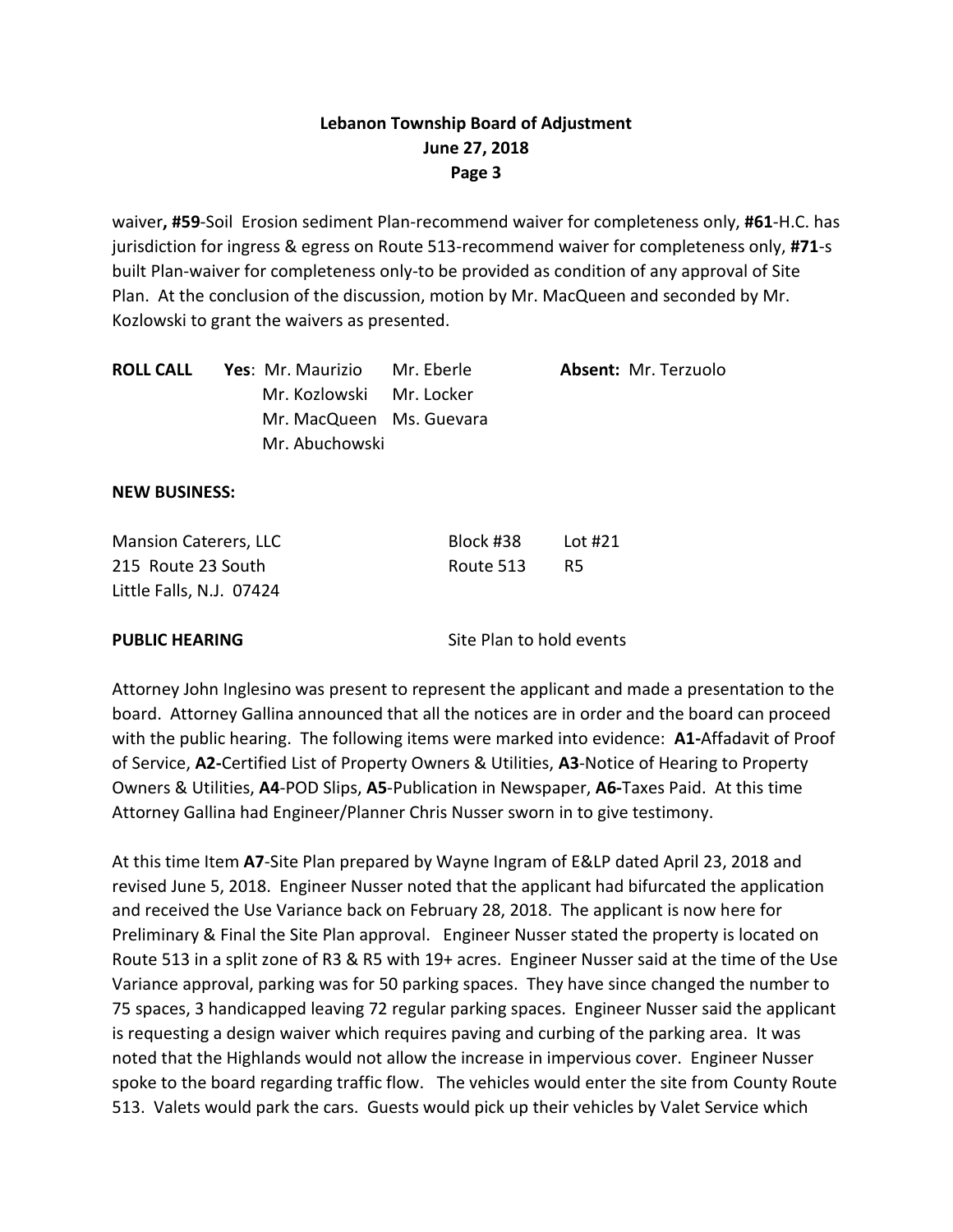is near the handicapped parking. Engineer Nusser said this should keep the traffic flowing. Engineer Nusser informed the board a row of cypress trees 12' apart to the east of the parking area would be planted. Also, the tents used for the events would only be up during the season when trees are in bloom. Engineer Nusser stated the next item to discuss would be the lighting. There are two existing light fixtures each on a 10' pole which are in the handicapped parking area. New lighting will match the 2 existing fixtures. The tennis court has two 18' spotlights which are to be retrofitted and maintained as the other lights.

Engineer Nusser referred to the utilities and testified that portable full service restroom facilities will be brought to the site and located near the tent area, handicap parking and the barn. Since these are portable restrooms there will be no demand on the existing septic system. Last, Engineer Nusser spoke regarding noise concerns. Engineer Nusser stated that speakers in the tent area will be positioned to face west toward the adjacent vacant land away from residents. There will be an event manager on site with a sound meter who will be checking on the noise level. At the conclusion of Engineer Nusser testimony, Chairman Abuchowski asked if the board had any questions of Engineer Nusser. The board had some questions regarding lighting, access/traffic control. Vice Chair opened the hearing to the public for questions, there were none. Next person to be sworn in was property owner Stewart Ashton. Mr. Ashton referred to the electric at the tent area, stating that an electrical panel board will be set up at the tent area which can supply 6 outlets with 4 plugs. The board discussed the proposed screening near the parking area. It was agreed that a 1' high swale would be installed and the cypress trees planted on the top of the swale. Also, that a fence would be installed around the existing swimming pool. There were no questions from the board.

Attorney Gallina had the applicant Robert Frungillo of Mansion Caterers sworn in to give testimony. Mr. Frungillo referred to the restrooms and stated that a 4 head facility would be placed behind the tent area and 2 single head restrooms would be to the west of the barn and near the handicapped parking. With wedding events, the bride and groom would have access to the bathroom in the residence. Mr. Frungillo stated the ordinance allows for 75 parking spaces but did not feel that all would be used, since they will have shuttle service from hotels and also people being dropped off for the event. Mr. Frungillo stated that he did not feel traffic would be an issue since people usually are staggered when leaving an event. Not everyone leaves at the same time. At the conclusion of the testimony, the board had several question along with the board's professionals. When opened to the public Mr. Carl Schmidt from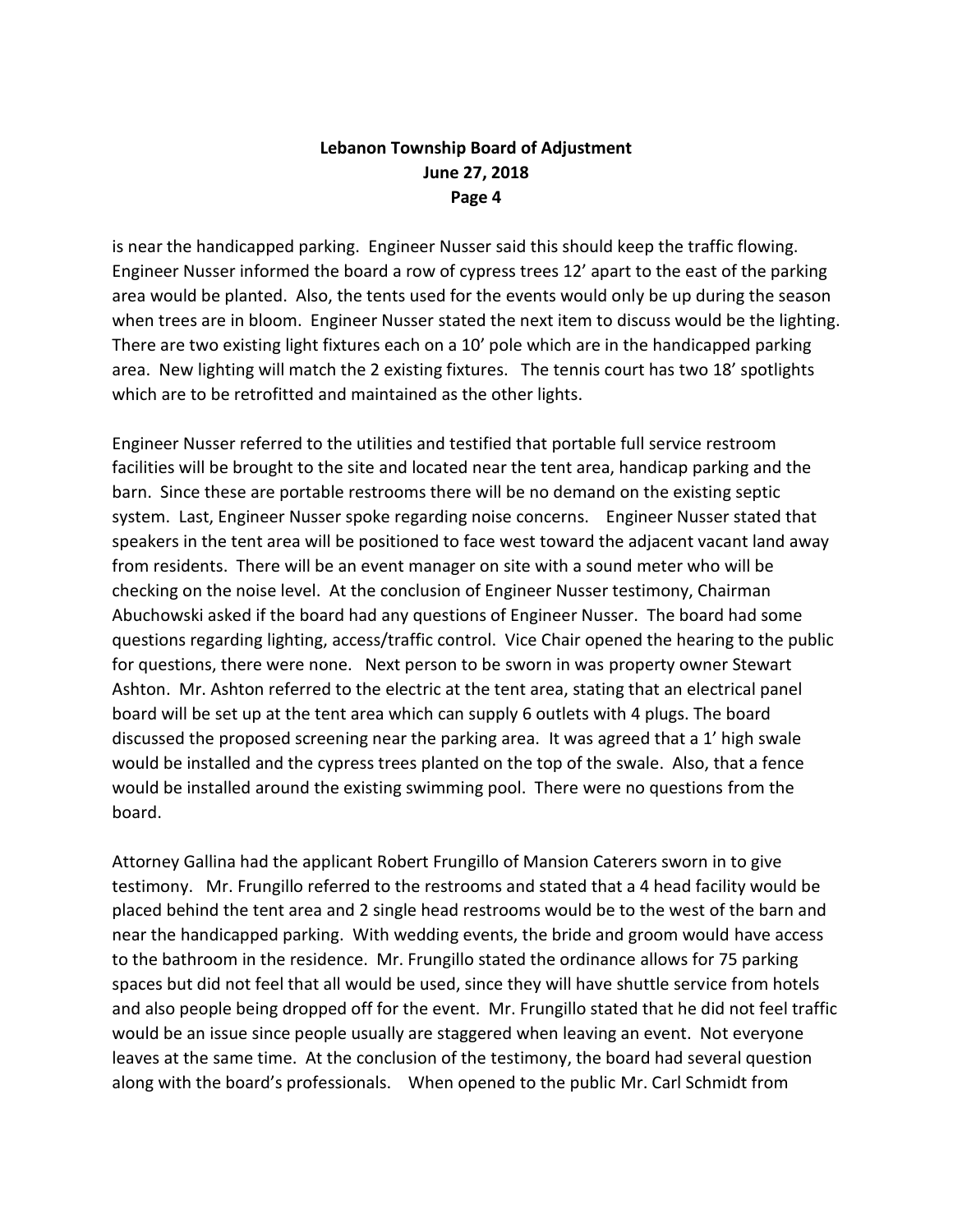Winding Brook Lane had issued with the music and time that everything would end. When opened to the public for statements and comments, there were none.

Motion by Mr. MacQueen and seconded by Mr. Locker to close the public portion of the hearing. Unanimously approved. Vice Chair Abuchowski announced the board will take a 10 minute recess at 9:00 p.m. When the board reconvened at 9:10 p.m. Attorney Inglesino gave his summation. The board deliberated at this time. The discussion centered around the days that events would be held, hours of operation, parking, lighting, noise control. It was also noted that correspondence came from the Hunterdon County Planning Board that needed to be addressed regarding the subdivision that happened back in 2000 an the items that need to be addressed. At the conclusion of the board deliberations, motion by Mr. Maurizio and seconded by Mr. Kozlowski to grant the Preliminary & Final Site Plan to permit the hosting of events and granting a parking design exception with the following conditions:

- a. The applicant shall obtain all other necessary approvals from any outside agencies having jurisdiction, but not limited to the conditions listed in the correspondence from the H.C. Planning Board of June 18, 2018.
- b. The applicant will pay all necessary fees and escrows payable in connection with this application.
- c. The applicant will comply with the provision of the Township Lighting Ordinance 400-431. A night-time lighting test/inspection will be completed prior to the issuance of any certificate of occupancy, and the Board shall retain jurisdiction for one year from date of the issuance of the certificate of occupancy.
- d. The swale construction and design will be submitted to the Board Engineer for review and approval.
- e. The applicant shall submit a revised site plan, showing a total of 75 parking spaces, (72 plus 3 handicap spaces) along with the one foot swale area and plantings and any other required site plan revisions.
- f. An "as built" plan will be submitted after site plan revisions and improvements are completed.
- g. During the event season from May through October, events may be held on Friday, Saturday and Sunday. Event entertainment will end at 10:00 p.m. during events, the entertainment noise level will be under the control and monitored by the event manager. Events will conclude at 11:00 p.m.
- h. In the event the holidays of July  $4<sup>th</sup>$ , Memorial Day, Labor Day or Columbus Day should fall on a Monday through Thursday, an event may be held the day before the holiday and on the holiday, subject to the same terms and conditions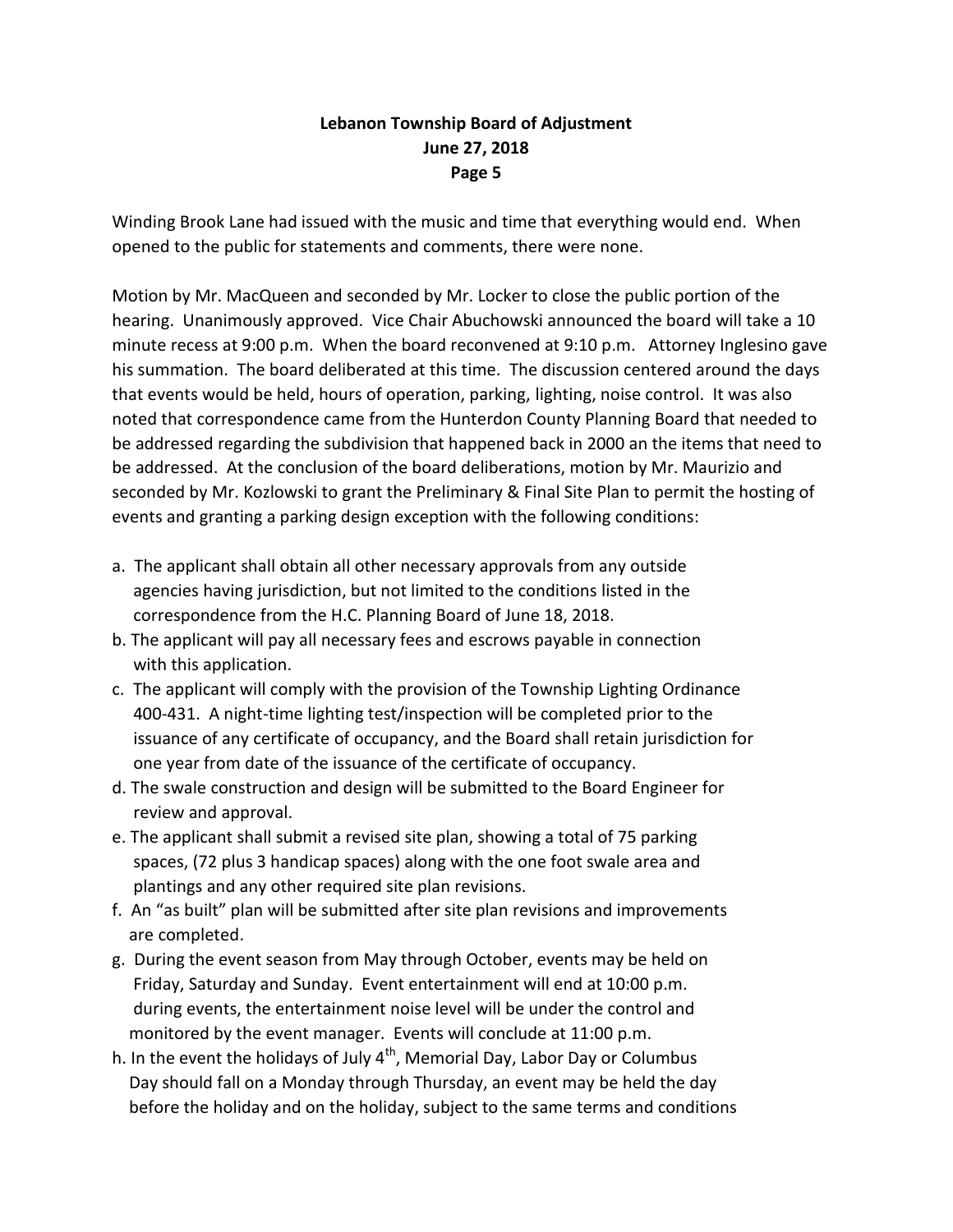as events held on Fridays, Saturdays or Sundays.

i. This approval is subject to all terms and conditions as set forth in the prior Resolution granting the Use Variance Approval.

| <b>ROLL CALL</b> | Yes: Mr. Maurizio | Mr. Eberle  | <b>Absent: Mr. Terzuolo</b> |
|------------------|-------------------|-------------|-----------------------------|
|                  | Mr. Kozlowski     | Mr. Locker  |                             |
|                  | Mr. MacQueen      | Ms. Guevara |                             |
|                  | Mr. Abuchowski    |             |                             |

## **Attorney Gallina will prepare the Resolution to be on the Agenda for July 25, 2018.**

## **PRESENTATION OF BILLS:**

| a. John Gallina, Esq. | \$260.00 | Attend ZBA Meeting 5/23/2018                   |
|-----------------------|----------|------------------------------------------------|
|                       | \$487.50 | Prepare Resolution (Escrow Campolattaro)       |
|                       | \$227.50 | Review site plan & documentation, review       |
|                       |          | Report from Engr. Risse. (Escrow Mansion       |
|                       |          | Caterers)                                      |
|                       | \$292.50 | Review Site Plan application & documentation   |
|                       |          | Review report from Engr. Risse. (Escrow-Gerish |
|                       |          | Realty)                                        |
| b. Michael Bolan, PP  | \$265.00 | Attend ZBA Meeting 5/23/2018                   |
|                       | \$72.50  | Review & revise annual report final version    |
|                       | \$58.00  | Review, analyze completeness review letter     |
|                       |          | from Engr. Risse. (Escrow-Mansion Caterers)    |
|                       | \$58.00  | Review & analyze checklist & waiver requests,  |
|                       |          | discuss Engr. Risse. (Escrow-Gerish Realty)    |
| c. Court Stenographer | \$250.00 | Attend ZBA Meeting 6/27/2018                   |
|                       |          |                                                |

**Total: \$1,971.00**

Motion by Mr. Kozlowski and seconded by Mr. Eberle to approve the bills for payment. Unanimously approved.